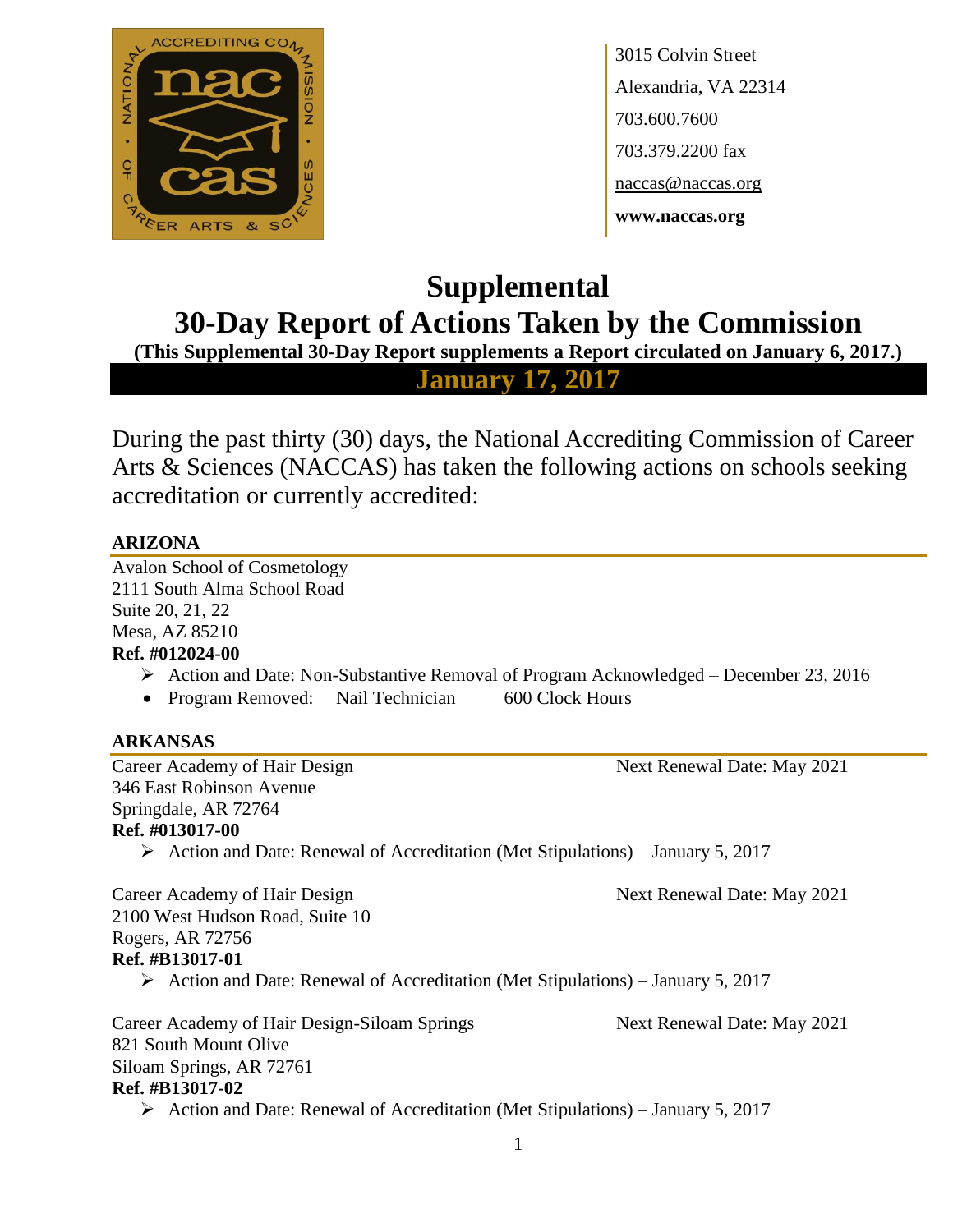Career Academy of Hair Design – Fayetteville @ Farmington Next Renewal Date: May 2021 4310 West Martin Luther King Boulevard Fayetteville, AR 72701

## **Ref. #B13017-03**

Action and Date: Renewal of Accreditation (Met Stipulations) – January 5, 2017

Arkansas Beauty School – Little Rock 5108 Baseline Road Little Rock, AR 72209

## **Ref. #013030-00**

- $\triangleright$  Action and Date: Change of Location Approved with Stipulations December 23, 2016
- Previous Location: 5108 Baseline Road, Little Rock, AR 72209
- New Location: 8521 Geyer Springs Road, Unit 30, Little Rock, AR 72209

## **CALIFORNIA**

Royale College of Beauty 27485 Commerce Center Drive Temecula, CA 92590

## **Ref. #014307-00**

- $\triangleright$  Action and Date: Non-Substantive Change of Name Acknowledged with Stipulations December 23, 2016
- Previous Institution Name: Royale College of Beauty
- Previous Alternate Name: N/A
- New Institution Name: Royale College of Beauty and Barbering
- New Alternate Name: N/A

Academy For Salon Professionals, The 2238 El Camino Real Santa Clara, CA 95050 **Ref. #014375-00**

 $\triangleright$  Action and Date: Institution Placed on Low Outcome Monitoring (Placement) – December 22, 2016

#### Sutter Beauty College 651 North Palora Avenue Yuba City, CA 95991

## **Ref. #014380-00**

Action and Date: Institution Placed on Low Outcomes Monitoring (Placement) – December 22, 2016

Lawrence & Company College of Cosmetology 2048 Grant Street Selma, CA 93662

## **Ref. #014392-00**

 $\triangleright$  Action and Date: Institution Placed on Low Outcomes Monitoring (Graduation & Placement – December 22, 2016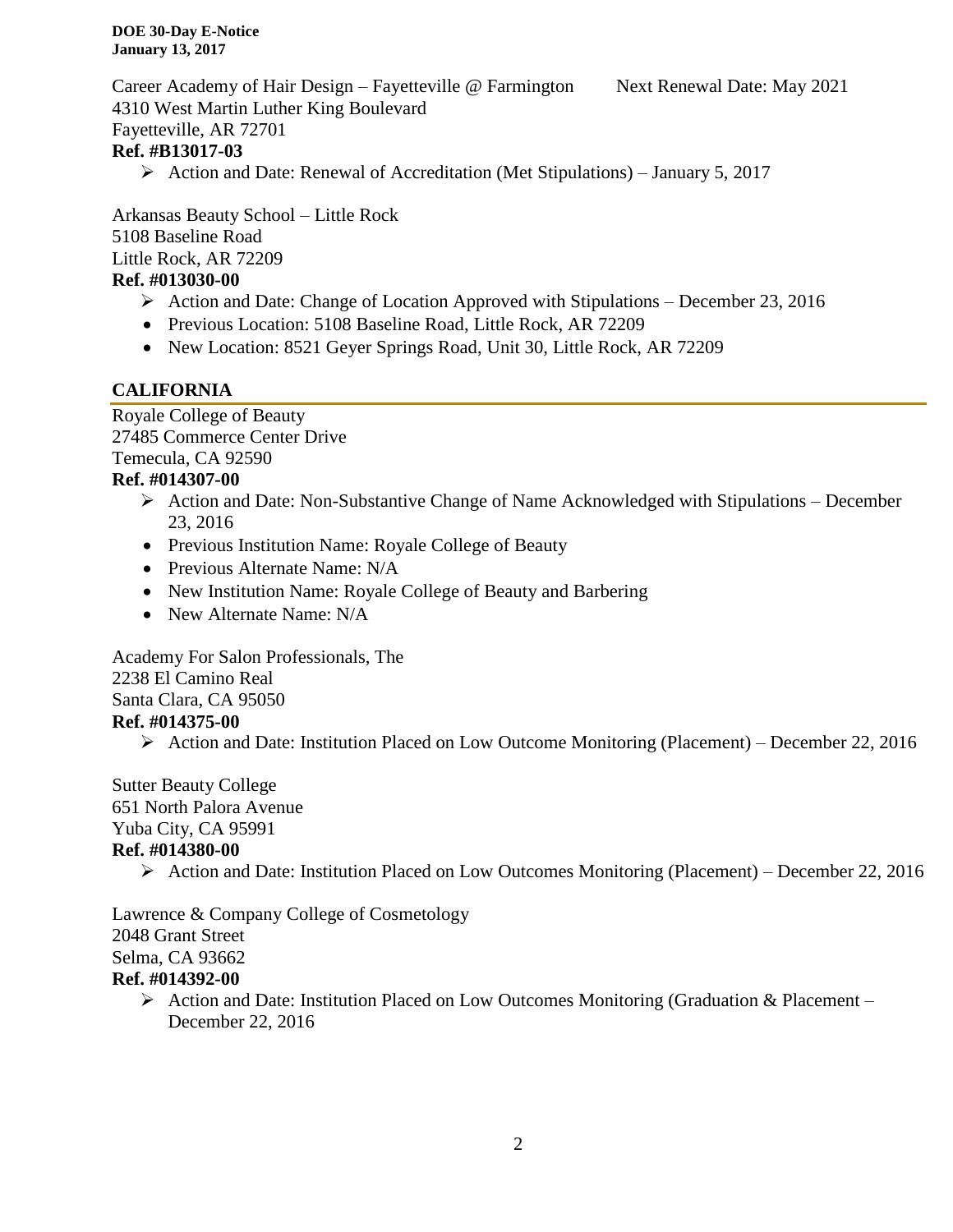## **CONNECTICUT**

Branford Academy of Hair & Cosmetology Next Renewal Date: May 2021 251 West Main Street Branford, CT 06405 **Ref. #016038-00**

 $\triangleright$  Action and Date: Renewal of Accreditation (Met Stipulations) – January 5, 2017

## **ILLINOIS**

La'James International College 485 Avenue of the Cities East Moline, IL 61244

#### **Ref. #023011-00**

Action and Date: Institution Placed on Low Outcomes Monitoring (Placement) – December 22, 2016

Cannella School of Hair Design 9012 South Commercial Avenue Chicago, IL 60617

#### **Ref. #023015-00**

Action and Date: Institution Placed on Low Outcomes Monitoring (Graduation) – December 22, 2016

Tricoci University of Beauty Culture, LLC

602 West Glen Avenue

# Peoria, IL 61614

## **Ref. #023168-00**

Action and Date: Institution Placed on Low Outcomes Monitoring (Placement) – December 22, 2016

Regency Beauty Institute 7411 South Cass Avenue Darien, IL 60561 **Ref. #B33013-03**

Action and Date: Teach Out Agreement Approved (Met Stipulation) – December 23, 2016

• Institution Teaching Out Students Douglas J Aveda Institute Chicago 2828 North Clark Street Chicago, IL 60657 Ref. #023163-00

Regency Beauty Institute 7411 South Cass Avenue Darien, IL 60561

## **Ref. #B33013-03**

- Action and Date: Teach Out Agreement Approved (Met Stipulation) December 23, 2016
- Institution Teaching Out Students Cannella School of Hair Design 617 West North Avenue Villa Park, IL 60181 Ref. #023100-00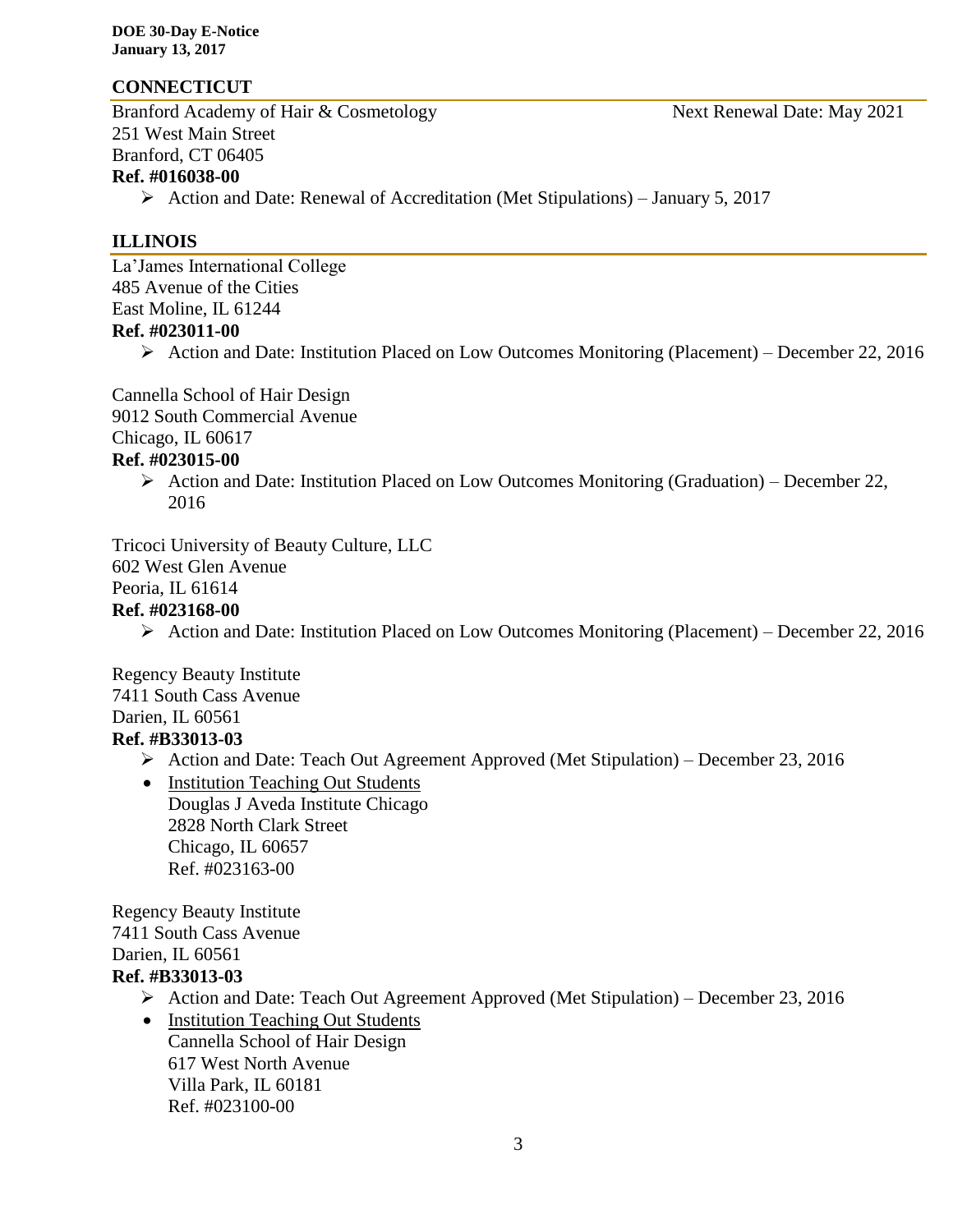Regency Beauty Institute 4374 East New York Street Aurora, IL 60504 **Ref. #B33013-04**

- Action and Date: Teach Out Agreement Approved (Met Stipulation) December 23, 2016
- Institution Teaching Out Students Cannella School of Hair Design 617 West North Avenue Villa Park, IL 60181 Ref. #023100-00

Regency Beauty Institute 4374 East New York Street Aurora, IL 60504 **Ref. #B33013-04**

- Action and Date: Teach Out Agreement Approved (Met Stipulation) December 23, 2016
	- Institution Teaching Out Students Cannella School of Hair Design 117 West Chicago Street Elgin, IL 60123 Ref. #023113-00

Regency Beauty Institute 609 South Randall Road Elgin, IL 60123 **Ref. #B33013-44**

- Action and Date: Teach Out Agreement Approved (Met Stipulation) December 23, 2016
- Institution Teaching Out Students Cannella School of Hair Design 117 West Chicago Street Elgin, IL 60123 Ref. #023113-00

Regency Beauty Institute 15931 South Harlem Avenue Tinley Park, IL 60477 **Ref. #B33013-47**

- Action and Date: Teach Out Agreement Approved (Met Stipulation) December 23, 2016
- Institution Teaching Out Students Cannella School of Hair Design 12943 Western Avenue Blue Island, IL 60406 Ref. #023055-00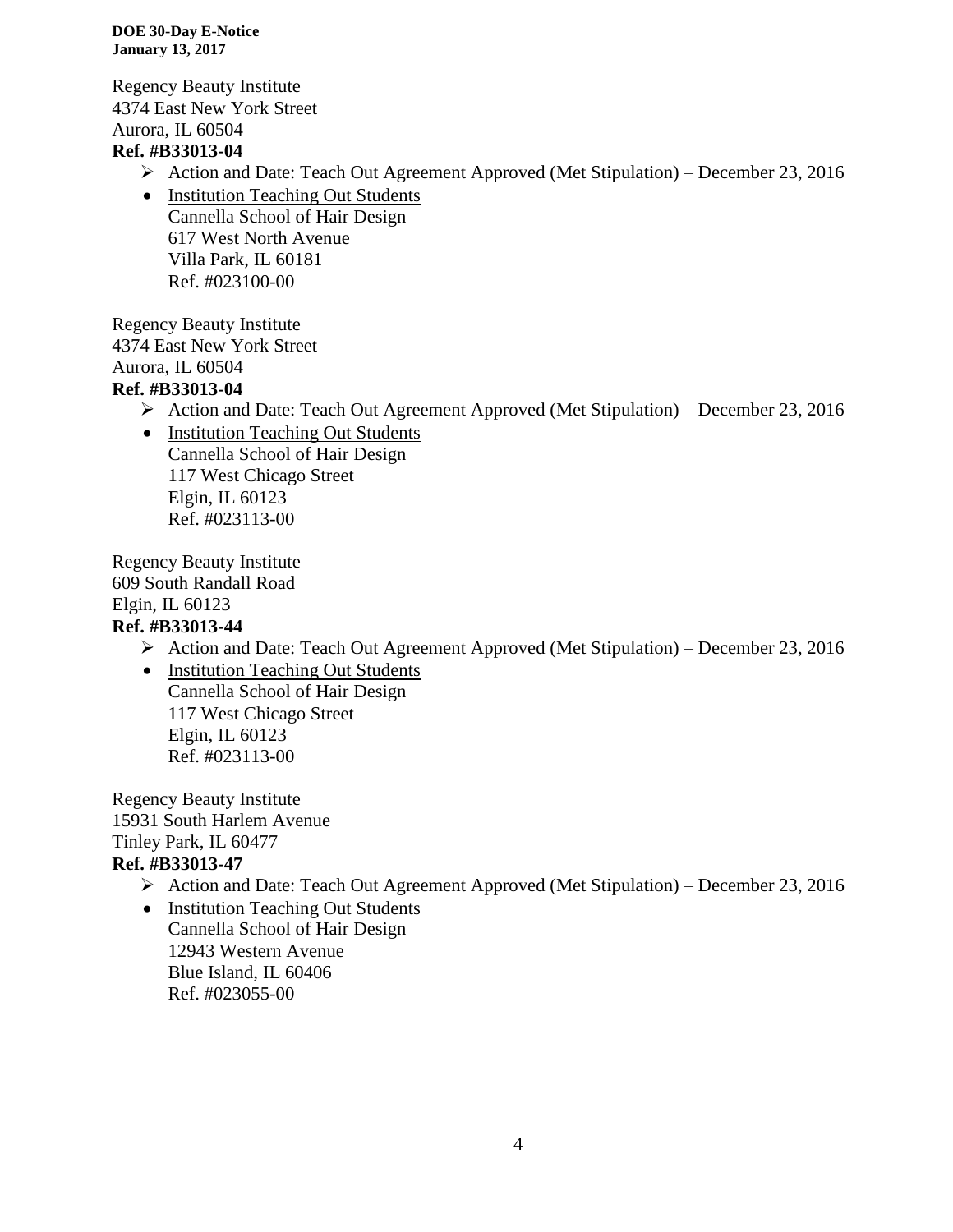Avenue Academy of Beauty & Culture 5306 West Chicago Avenue Chicago, IL 60651

## **Ref. #I14246-00**

- Action and Date: Non-Substantive Removal of Programs Acknowledged January 4, 2017
- Programs Removed: Barber Instructor 500 Clock Hours
	- Cosmetology Instructor 500 Clock Hours Nail Technician 350 Clock Hours Refresher Course 250 Clock Hours

## **INDIANA**

Tricoci University of Beauty Culture, LLC 1681 North College Avenue Bloomington, IN 47404

## **Ref. #024064-00**

Action and Date: Institution Placed on Low Outcomes Monitoring (Graduation) – December 22, 2016

Don Roberts School of Hair Design

152 East US Route 30

Schererville, IN 46375

## **Ref. #024023-00**

- Action and Date: Non-Substantive Addition of Classroom Space Acknowledged with Stipulations January 5, 2017
- Additional Classroom Space: 144 and 146 East US Route 30, Schererville, IN 46375

## **LOUISIANA**

Avery James School of Cosmetology 2948 Ryan Street Lake Charles, LA 70601

## **Ref. #028005-00**

 $\triangleright$  Action and Date: Institution Placed on Low Outcomes Monitoring (Graduation) – December 22, 2016

Allura Academy of Beauty, Ruston 213 West Alabama

Ruston, LA 71270

## **Ref. #028008-00**

 $\triangleright$  Action and Date: Institution Placed on Low Outcomes Monitoring (Placement & Licensure) – December 22, 2016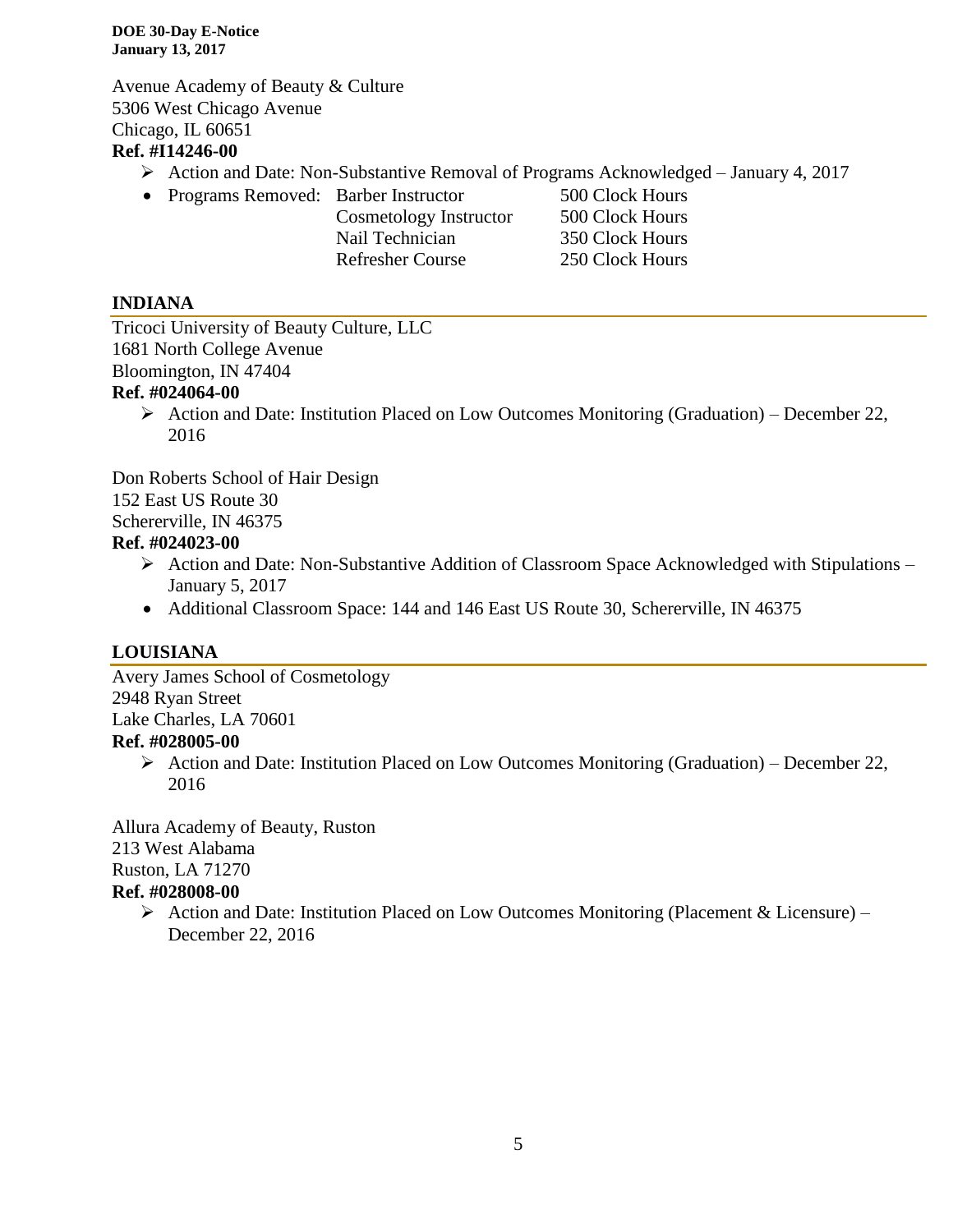Aveda Institute Covington 1355 Polders Lane Covington, LA 70433

## **Ref. #028069-00**

- $\triangleright$  Action and Date: Non-Substantive Change of Ownership December 23, 2016
- Previous Ownership: Beauty Basics, Inc. 100% Edwin H. Neill GST Trust 35% Debra Neill 35% Tom Petrillo 15% Jim Petrillo 15% • New Ownership: Beauty Basics, Inc. 100% Edwin H. Neill GST Trust 41.18% Debra Neill 41.18% Jim Petrillo 17.64% (See Attachment A for a list of Affiliated Campuses)

## **MARYLAND**

Regency Beauty Institute 8660 Pulaski Highway Baltimore, MD 21237 **Ref. #B33013-64**

- $\triangleright$  Action and Date: Teach Out Agreement Approved with a Stipulation January 5, 2017
- Institution Teaching Out Students Aveda Institute Washington D.C.  $713$   $7<sup>th</sup>$  Street N.W. Washington, DC 20001 Ref. #B28069-06

## **MICHIGAN**

Excel Academies of Cosmetology 6046 Rochester Road Troy, MI 48085 **Ref. #032129-00**

 $\triangleright$  Action and Date: Petition for Variance Granted with Stipulations and a Directive (NACCAS Rules of Practice and Procedure (Section 4.3))

Paul Mitchell the School – Michigan 40688 Van Dyke Sterling Heights, MI 48313 **Ref. #B54029-06**

- Action and Date: Addition of New Program Approved (Met Stipulation) January 4, 2016
- New Program: Cosmetology 1600 Clock Hours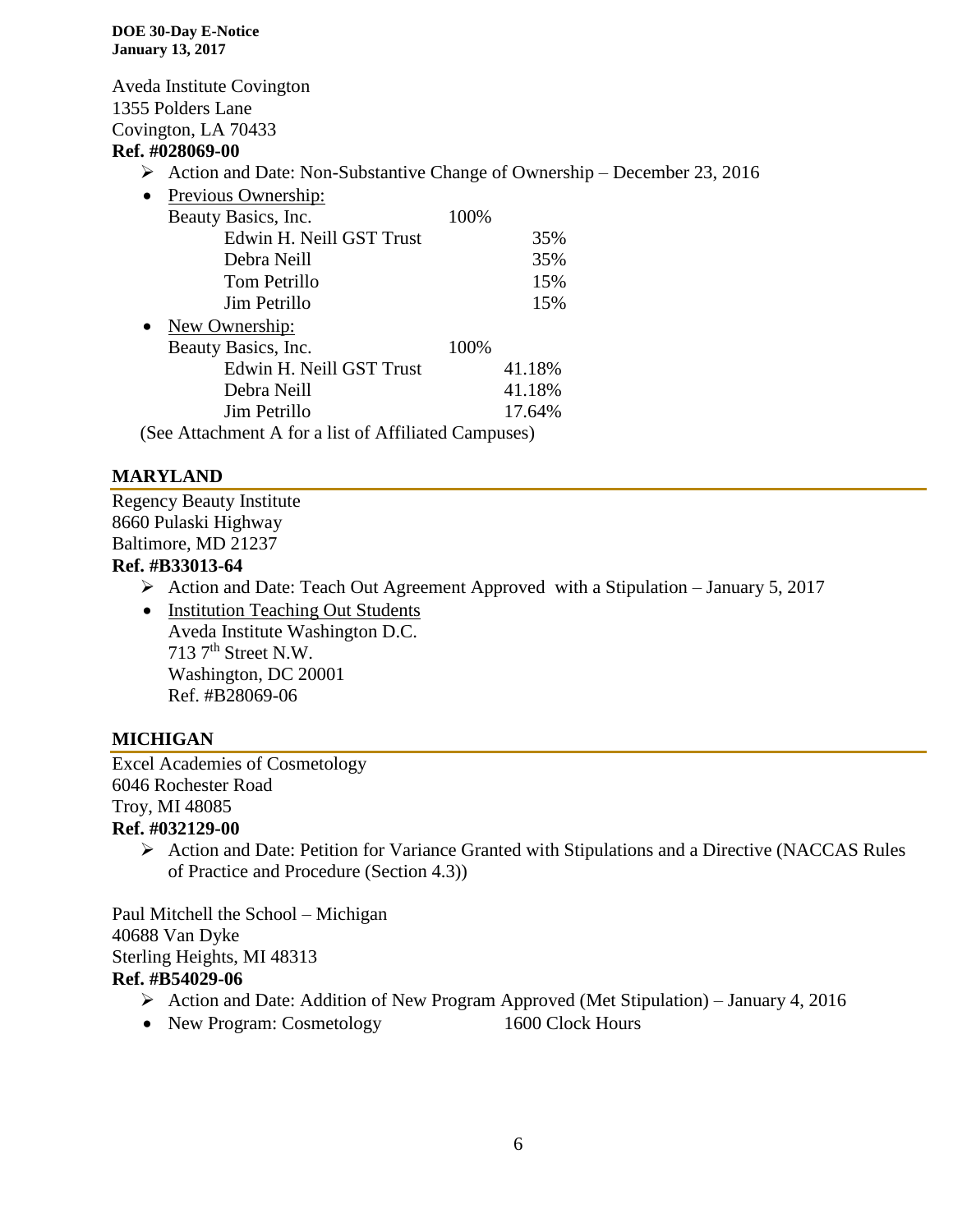## **MINNESOTA**

PCI Academy, Inc. 4315 Peony Lane North Plymouth, MN 55446

#### **Ref. #B26026-01**

- $\triangleright$  Action and Date: Non-Substantive Addition of Classroom Space Acknowledged with a Stipulation January 5, 2017
- Additional Classroom Space: 4305 Peony Lane N, Plymouth, MN 55446

## **MISSOURI**

National Academy of Beauty Arts 157 Concord Plaza, Lower Level St. Louis, MO 63128

- **Ref. #035010-00**
	- Action and Date: Change of Location Approved with Stipulations December 23, 2016
	- Previous Location: 157 Concord Plaza, Lower Level, St. Louis, MO 63128
	- New Location: 1130 Jeffro Boulevard, Arnold, MO 63010

National Academy of Beauty Arts 670 Walton Drive Farmington, MO 63640 **Ref. #035048-00**

- Action and Date: Change of Location Approved with Stipulations December 23, 2016
- Previous Location: 670 Walton Drive, Farmington, MO 63640
- New Location: 12 Coffman Street, Park Hills, MO 63601

New Dimensions School of Hair Design 621 Kentucky Avenue Joplin, MO 64801 **Ref. #035087-00**

 $\triangleright$  Action and Date: Institution Placed on Low Outcomes Monitoring (Graduation) – December 22, 2016

Transformed Barber & Cosmetology Academy LLC 1229 East 63rd Street Kansas City, MO 64110 **Ref. #035102-00**

Action and Date: Institution Placed on Low Outcomes Monitoring (Graduation) – December 22, 2016

## **NEW JERSEY**

Empire Beauty School 1126 Morris Avenue Union, NJ 07083 **Ref. #B29005-11**

- $\triangleright$  Action and Date: Non-Substantive Change of Name Approved (Met Stipulation) January 6, 2017
- Previous Institution Name: The Hair Design School
- New Institution Name: Empire Beauty School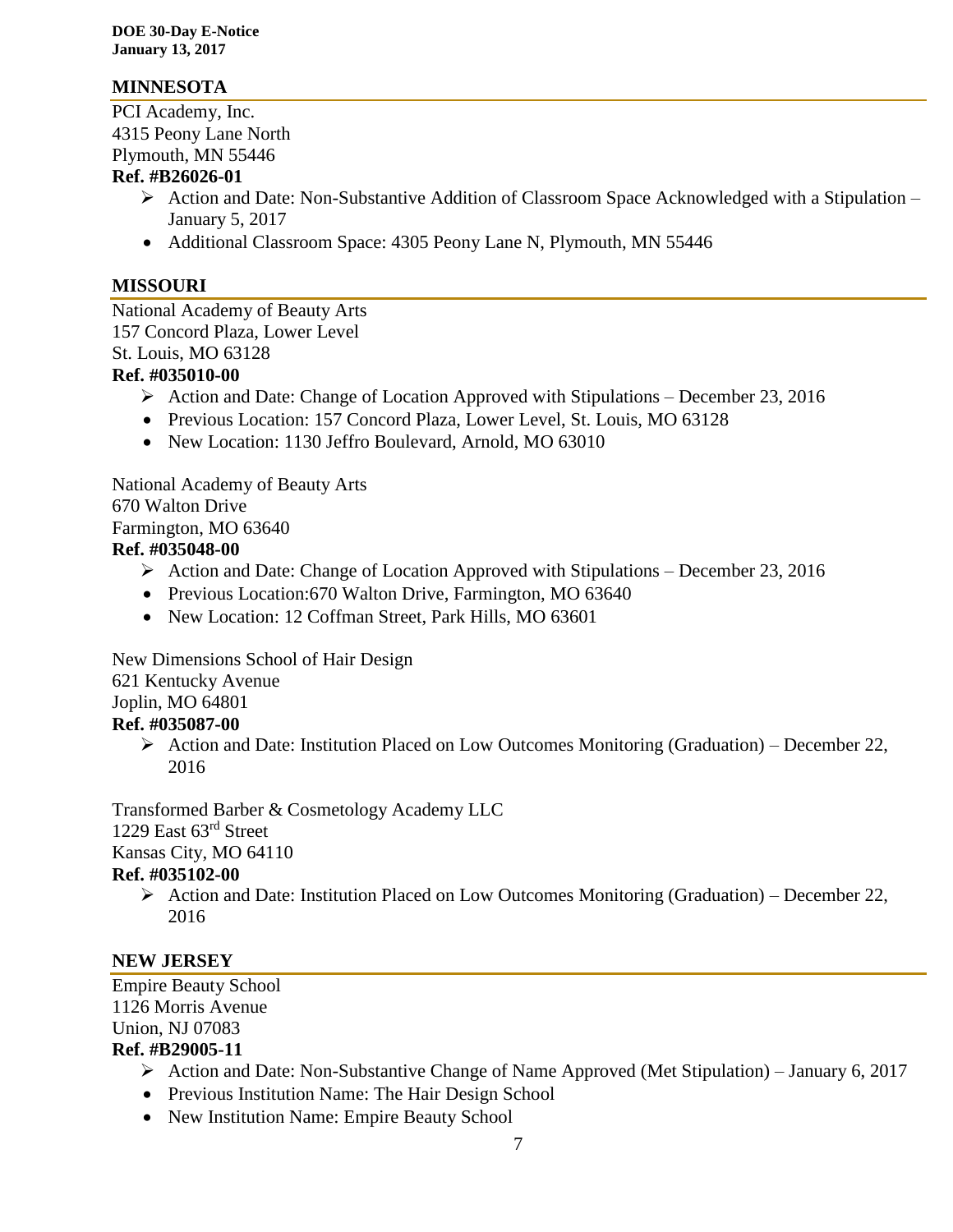## **NEW YORK**

Austin's School of Spa Technology 855 Central Avenue Albany, NY 12206 **Ref. #042004-00**

Action and Date: Institution Placed on Low Outcomes Monitoring (Placement) – December 22, 2016

Continental School of Beauty Culture 517 North Barry Street Olean, NY 14760 **Ref. #042085-00**

- Action and Date: Change of Program Names Acknowledged January 9, 2017
- Previous Program Name: Cosmetology 1250 Clock Hours
- New Program Name Hairdressing and Cosmetology 1250 Clock Hours

#### **NORTH CAROLINA**

Regency Beauty Institute 9101 Kings Parade Boulevard, Suite 101 Charlotte, NC 28273 **Ref. #B33013-42**

Action and Date: Teach Out Agreement Approved (Met Stipulations) – January 4, 2017

• Institution Teaching Out Students Aveda Institute Charlotte 1520 South Boulevard, Suite 101 Charlotte, NC 28203 Ref. #B28069-04

Empire Beauty School 4901-B North Tryon Street Charlotte, NC 28213

#### **Ref. #B42071-04**

- $\triangleright$  Action and Date: Non-Substantive Change of Name Approved (Met Stipulation) January 6, 2017
- Previous Institution Name: The Hair Design School
- New Institution Name: Empire Beauty School

Empire Beauty School 7740 North Point Boulevard Winston Salem, NC 27106

#### **Ref. #B42081-03**

- Action and Date: Non-Substantive Change of Name Approved (Met Stipulation) January 6, 2017
- Previous Institution Name: The Hair Design School
- New Institution Name: Empire Beauty School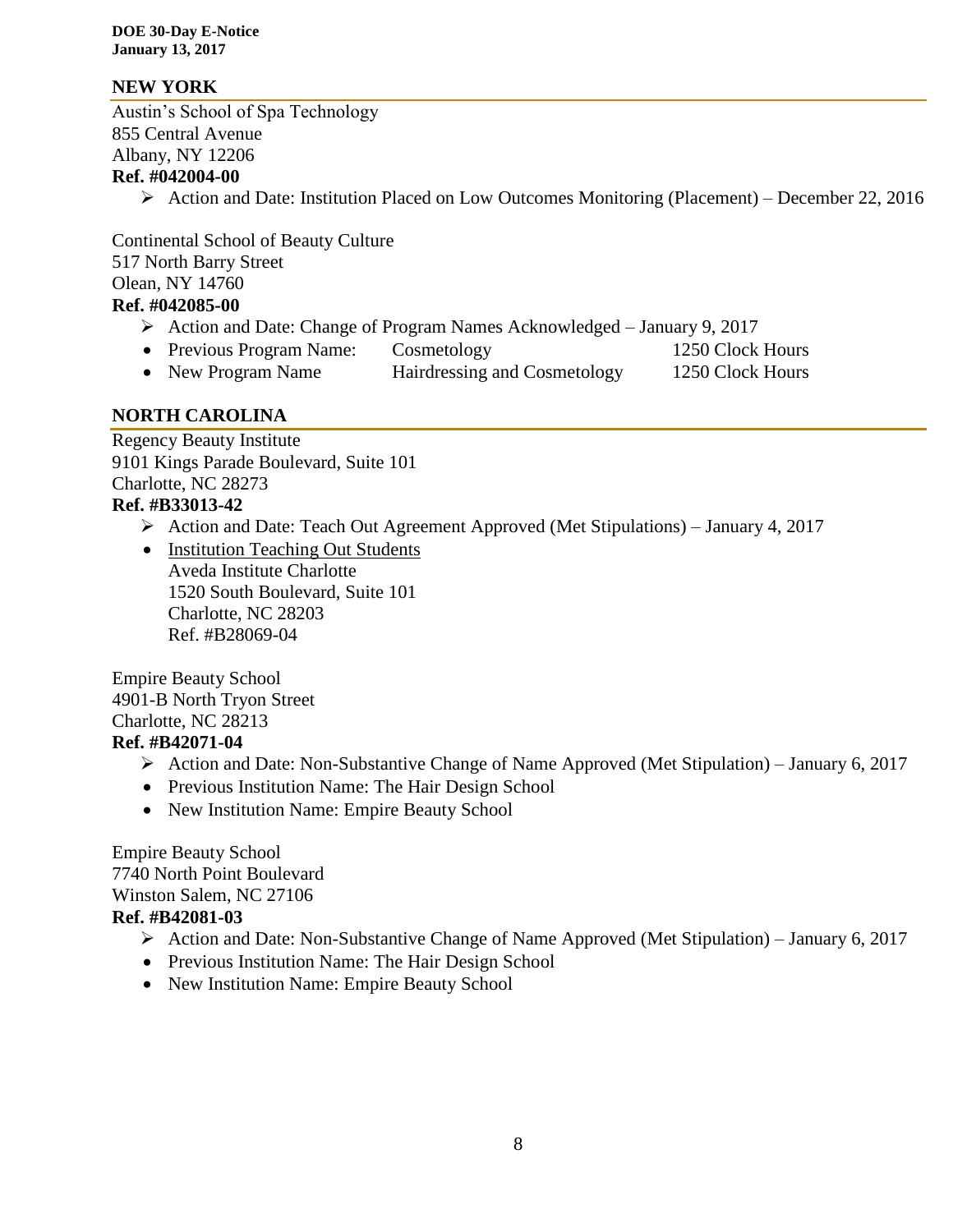Empire Beauty School 2001 East Wendover Avenue Greensboro, NC 27405

## **Ref. #B42081-07**

- $\triangleright$  Action and Date: Non-Substantive Change of Name Approved (Met Stipulation) January 6, 2017
- Previous Institution Name: The Hair Design School
- New Institution Name: Empire Beauty School

## **OHIO**

Ohio State Beauty Academy, LLC 1760 North Eastown Road Lima, OH 45807 **Ref. #045015-00**

> Action and Date: Institution Placed on Low Outcomes Monitoring (Graduation) – December 22, 2016

Paramount Beauty Academy  $1745$   $11<sup>th</sup>$  Street Portsmouth, OH 45662

## **Ref. #045099-00**

Action and Date: Institution Placed on Low Outcomes Monitoring (Graduation) – December 22, 2016

## **PUERTO RICO**

Emma's Beauty Academy 101 Carretera 592 Juana Diaz, PR 00795 **Ref. #062044-00**

Action and Date: Change of Program Names Acknowledged – January 9, 2017

| <b>Master Barber</b>                               |
|----------------------------------------------------|
| <b>Esthetics</b>                                   |
| Professional Make-Up                               |
| Master Barber Stylist                              |
| Facial, Corporal Esthetics an Make-Up              |
| Make-Up Specialist                                 |
| • Previous Program Names :<br>• New Program Names: |

## **SOUTH CAROLINA**

International School of Be4auty 7708 Asheville Highway Spartanburg, SC 29303 **Ref. #050044-00**

 $\triangleright$  Action and Date: Institution Placed on Low Outcomes Monitoring (Licensure) – December 22, 2016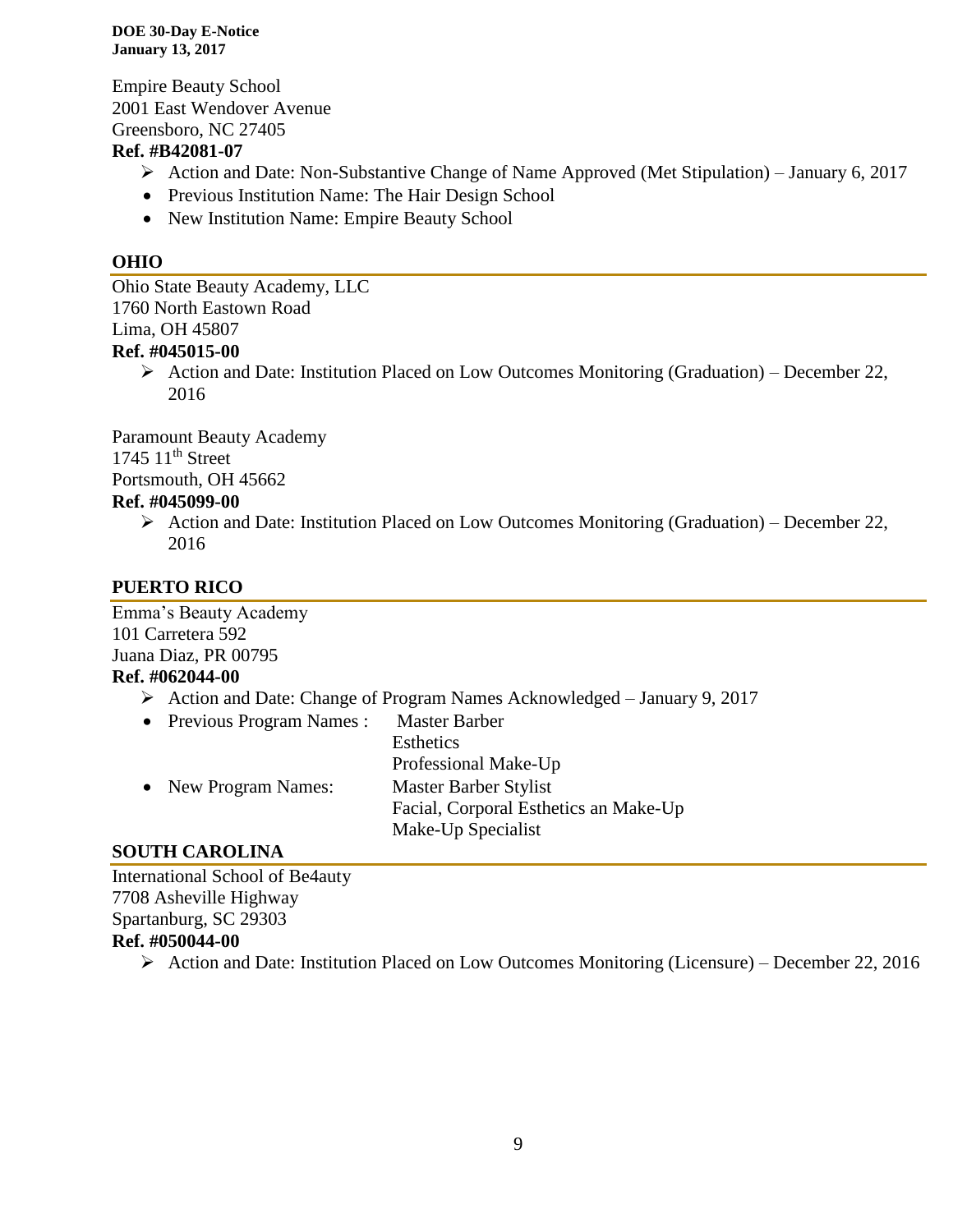#### **TENNESSEE**

Jenny Lea Academy of Cosmetology, Inc. 222 East Unaka Avenue Johnson City, TN 37601

#### **Ref. #027031-00**

 $\triangleright$  Action and Date: Institution Placed on Low Outcomes Monitoring (Graduation & Placement) – December 22, 2016

Paul Mitchell the School Memphis 8000 US Highway 64, Suite 108 Bartlett, TN 38133 **Ref. #028079-00**

- $\triangleright$  Action and Date: Change of Control Approved with Stipulations December 23, 2016
- Previous Ownership: Future Focus Schools, LLC 100% Ricardo Battaglini 12.5% Tommy Lee Callahan 12.5% Michaeline DeJoria 12.5% Brent Golden 12.5% James P. Van Hoose 12.5% Guilo Veglio 12.5% Steve Pollak 12.5% John W. Turnage 12.5% • New Ownership: New Elegance Schools, LLC 100% ZJPM, LLC 60% Enrique A. Torres 40%

Empire Beauty School 804 South Highland Street Memphis, TN 38111 **Ref. #B31023-07**

- $\triangleright$  Action and Date: Non-Substantive Change of Name Approved (Met Stipulation) January 6, 2017
- Previous Institution Name: The Hair Design School
- New Institution Name: Empire Beauty School

Regency Beauty Institute 5383 Mt. View Road Antioch, TN 37013 **Ref. #B33013-41**

- Action and Date: Teach Out Agreement Approved with a Stipulation January 5, 2017
- Institution Teaching Out Students Aveda Institute Nashville 1765 Galleria Boulevard Franklin, TN 37067 Ref. #B28069-08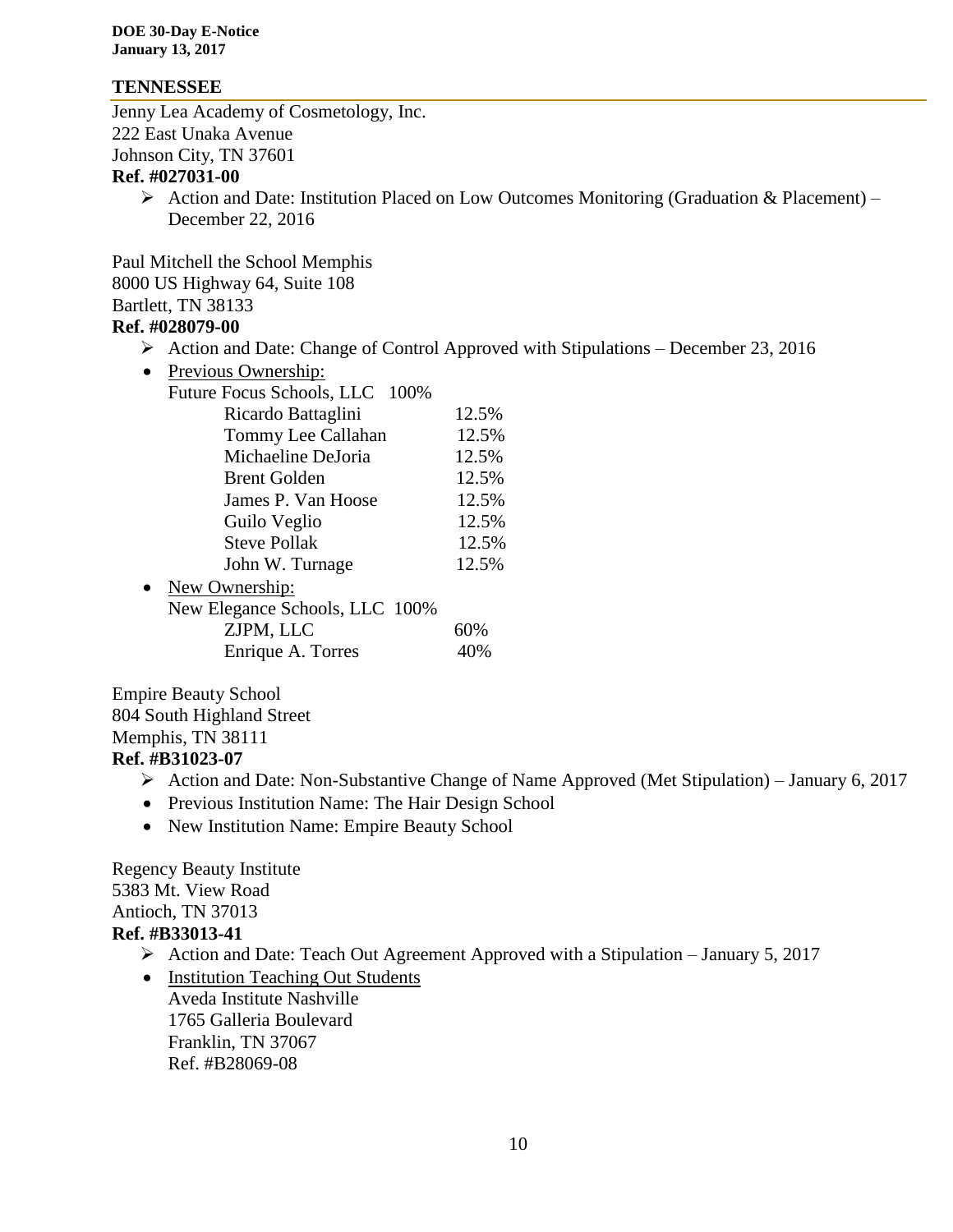Regency Beauty Institute 2293 Gallatin Pike North Madison, TN 37115

## **Ref. #B33013-72**

- Action and Date: Teach Out Agreement Approved with a Stipulation January 5, 2017
- Institution Teaching Out Students Aveda Institute Nashville 1765 Galleria Boulevard Franklin, TN 37067 Ref. #B28069-08

Empire Beauty School 1433 Hollywood Drive Jackson, TN 38301

## **Ref. #B42081-09**

- $\triangleright$  Action and Date: Non-Substantive Change of Name Approved (Met Stipulation) January 6, 2017
- Previous Institution Name: The Hair Design School
- New Institution Name: Empire Beauty School

Empire Beauty School 3250 Coleman Road Memphis, TN 38128 **Ref. #B48041-03**

- $\triangleright$  Action and Date: Non-Substantive Change of Name Approved (Met Stipulation) January 6, 2017
- Previous Institution Name: The Hair Design School
- New Institution Name: Empire Beauty School

Volunteer Beauty Academy 395 Highway 51 Bypass North, Suite A Dyersburg, TN 38024

# **Ref. #052028-00**

 $\triangleright$  Action and Date: Institution Placed on Low Outcomes Monitoring (Graduation) – December 22, 2016

## **TEXAS**

Regency Beauty Institute 5968 Fairmont Parkway, Suite A Pasadena, TX 77505 **Ref. #B33013-29**

Action and Date: Teach Out Agreement Approved (Met Stipulation) – January 5, 2017

• Institution Teaching Out Students Aveda Institute Houston 19241 David Memorial Drive, Suite 100 Shenandoah, TX 77385 Ref. #B28069-02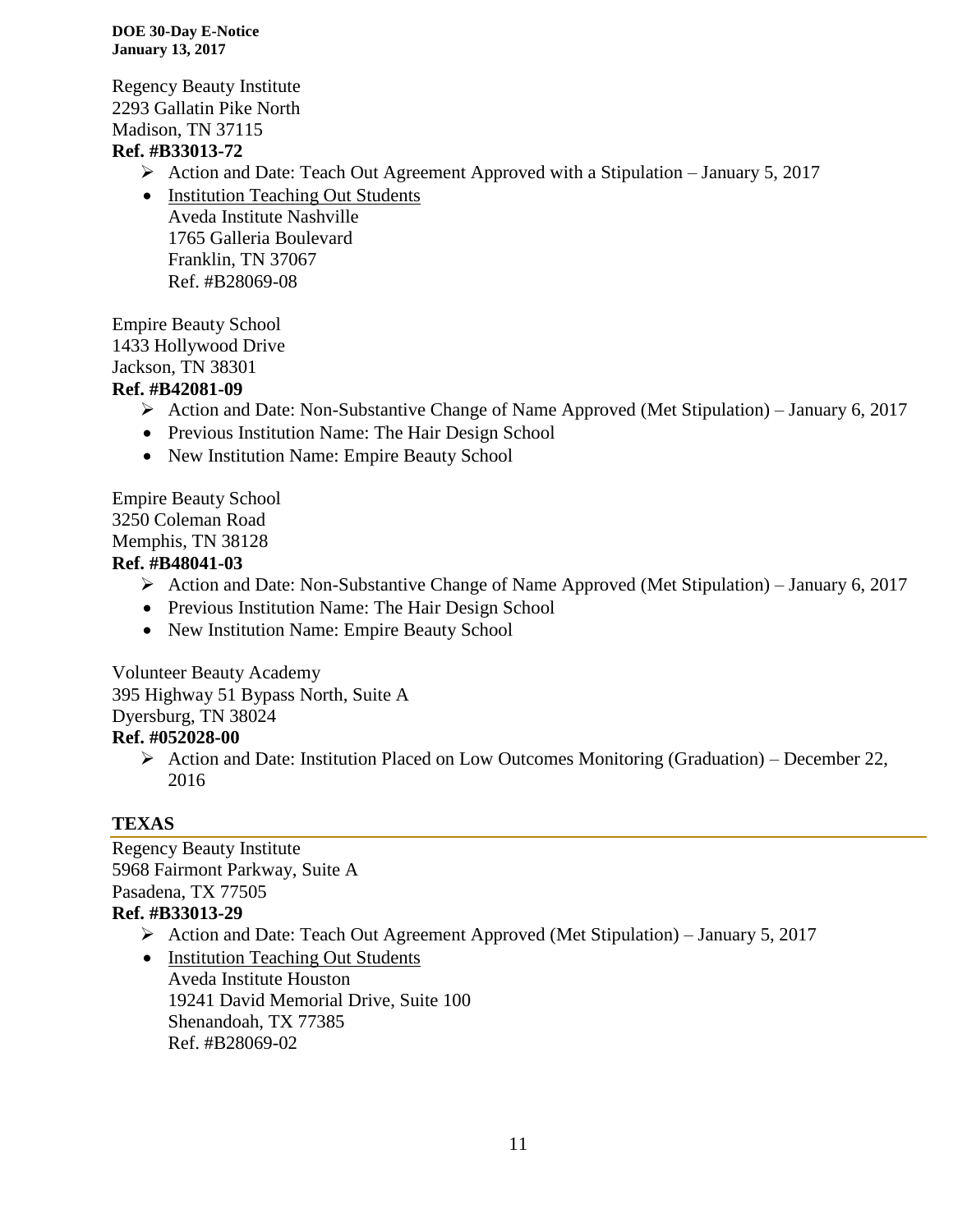Regency Beauty Institute 19770 North Freeway Spring, TX 77373

## **Ref. #B33013-37**

Action and Date: Teach Out Agreement Approved (Met Stipulation) – January 5, 2017

• Institution Teaching Out Students Aveda Institute Houston 19241 David Memorial Drive, Suite 100 Shenandoah, TX 77385 Ref. #B28069-02

Regency Beauty Institute 1118 West Arbrook, Suite 100 Arlington, TX 76015 **Ref. #B33013-48**

- Action and Date: Teach Out Agreement Approved (Met Stipulation) January 4, 2017
- Institution Teaching Out Students Aveda Institute Dallas 8188 Park Lane, Suite C – 150 Dallas, TX 75231 Ref. #B28069-05

Regency Beauty Institute 19121 LBJ Freeway, Unit 75 Mesquite, TX 75150 **Ref. #B33013-55**

- Action and Date: Teach Out Agreement Approved (Met Stipulation) January 4, 2017
- Institution Teaching Out Students Aveda Institute Dallas 8188 Park Lane, Suite C – 150 Dallas, TX 75231 Ref. #B28069-05

Regency Beauty Institute 6521 Highway 6 North Houston, TX 77084 **Ref. #B33013-62**

- Action and Date: Teach Out Agreement Approved (met Stipulation) January 5, 2017
- Institution Teaching Out Students Aveda Institute Houston 19241 David Memorial Drive, Suite 100 Shenandoah, TX 77385 Ref. #B28069-02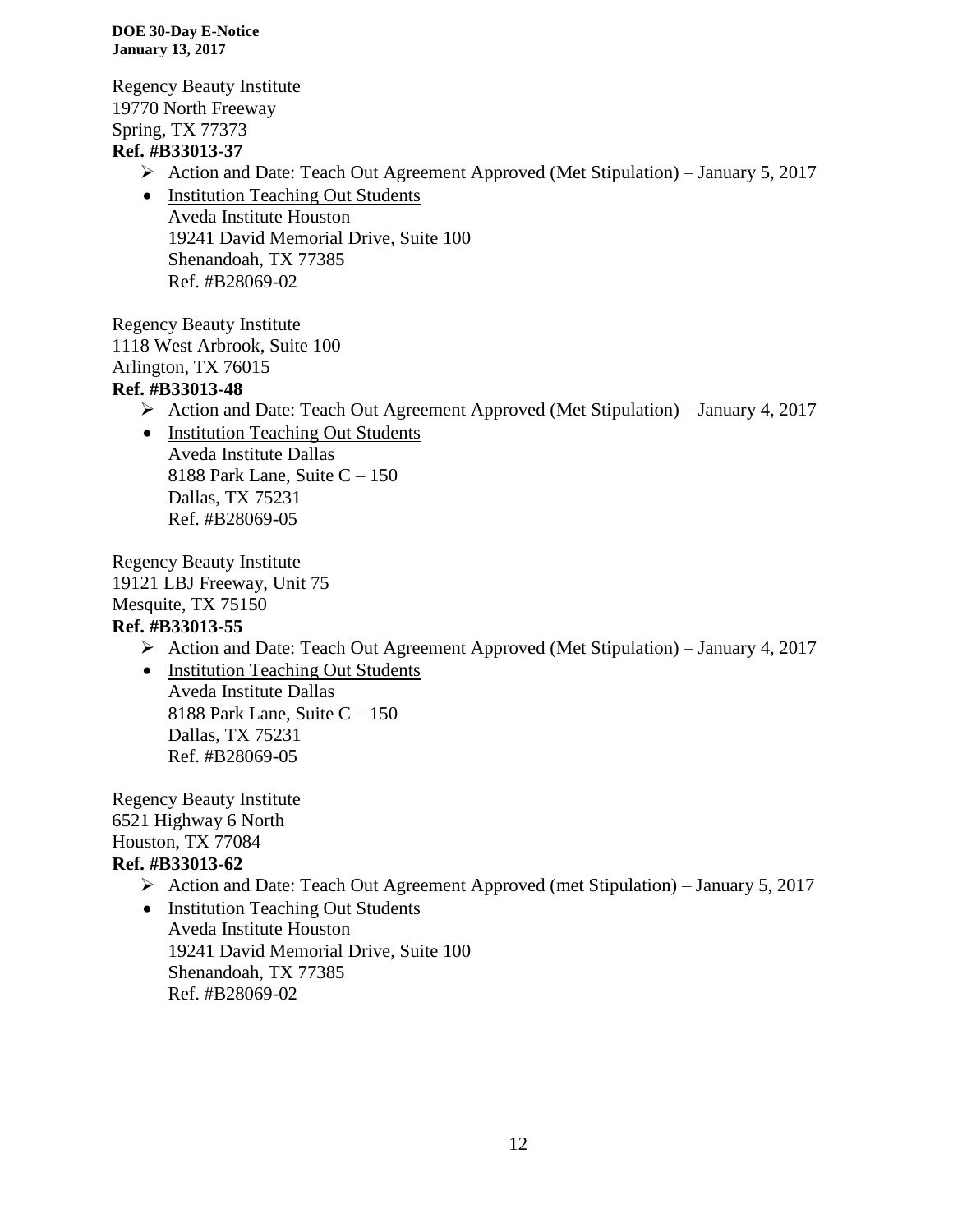Regency Beauty Institute 8201 South Gessner, Suite A Houston, TX 77036

## **Ref. #B33013-77**

- Action and Date: Teach Out Agreement Approved (met Stipulation) January 5, 2017
- Institution Teaching Out Students Aveda Institute Houston 19241 David Memorial Drive, Suite 100 Shenandoah, TX 77385 Ref. #B28069-02

Regency Beauty Institute 2325 South Stemmons Freeway, Suite 404 Lewisville, TX 75067

## **Ref. #B33013-84**

- Action and Date: Teach Out Agreement Approved (Met Stipulation) January 4, 2017
- Institution Teaching Out Students Aveda Institute Dallas 8188 Park Lane, Suite  $C - 150$ Dallas, TX 75231 Ref. #B28069-05

Regency Beauty Institute 1017 North Central Expressway, Suite 200 Plano, TX 75075 **Ref. #B33013-86**

- Action and Date: Teach Out Agreement Approved (Met Stipulation) January 4, 2017
- Institution Teaching Out Students Aveda Institute Dallas 8188 Park Lane, Suite C – 150 Dallas, TX 75231 Ref. #B28069-05

Laredo Beauty College, Inc. 3020 North Meadow Avenue Laredo, TX 78040 **Ref. #053031-00**

Action and Date: Institution Placed on Low Outcomes Monitoring (Graduation) December 22, 2016

Neilson Beauty College 416 West Jefferson Boulevard Dallas, TX 75208 **Ref. #053071-00**

Action and Date: Institution Placed on Low Outcomes Monitoring (Graduation) – December 22, 2016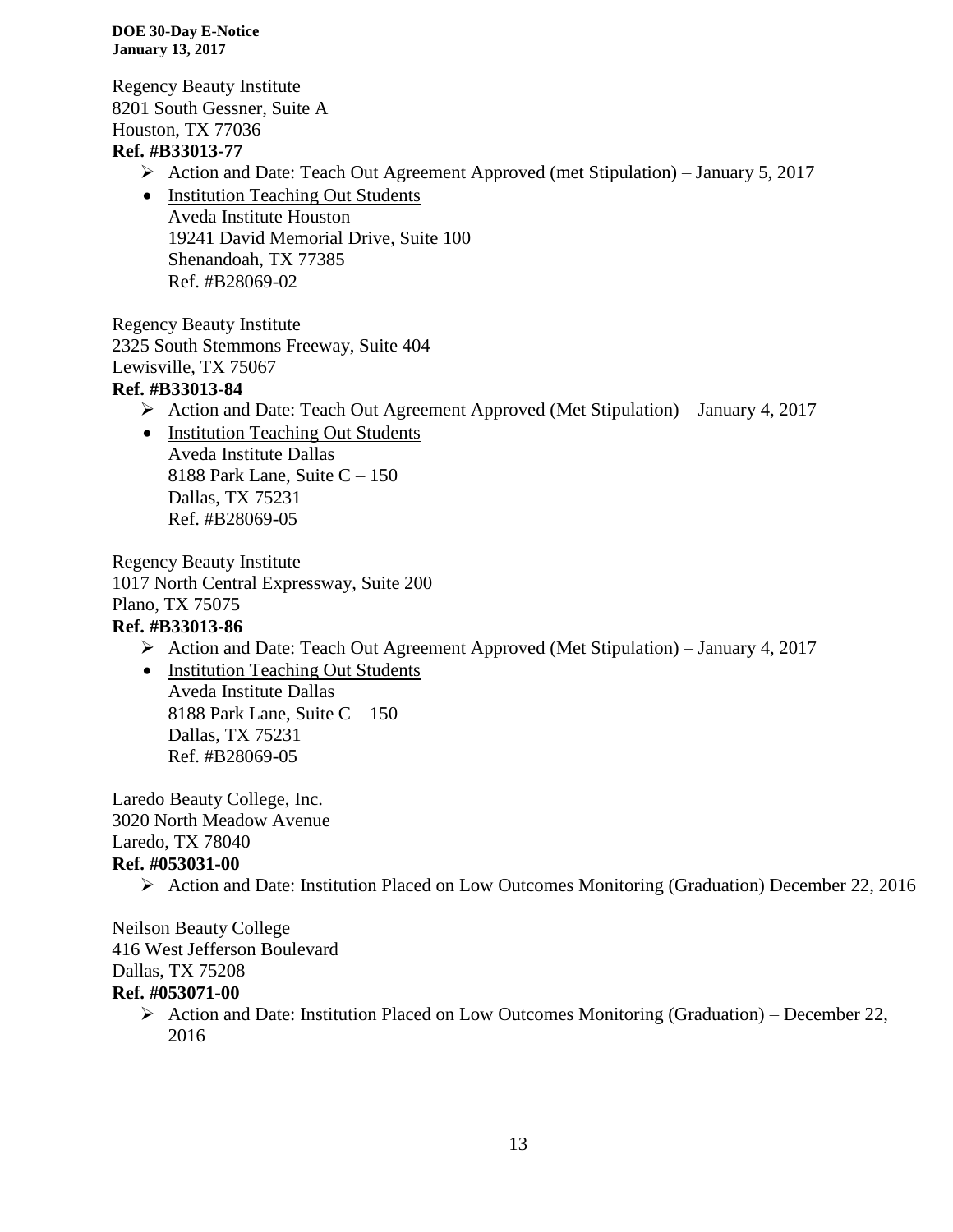Academy of Hair Design, Inc. 512 South Chestnut Lufkin, TX 75901

#### **Ref. #053178-00**

 $\triangleright$  Action and Date: Institution Placed on Low Outcomes Monitoring (Placement) – December 22, 2016

Academy of Hair Design Inc. 348 Springhill Street Jasper, TX 75951

#### **Ref. #B53178-01**

 $\triangleright$  Action and Date: Institution Placed on Low Outcomes Monitoring (Placement) – December 22, 2016

Academy of Hair Design, Inc. 3141 College Street, Suite A10 Beaumont, TX 77701

#### **Ref. #053179-00**

Action and Date: Institution Placed on Low Outcomes Monitoring (Placement) – December 22, 2016

MJ's Beauty Academy, Inc.

3662 West Camp Wisdom Road, Suite 2016

Dallas, TX 75237

#### **Ref. #053183-00**

 $\triangleright$  Action and Date: Institution Placed on Low Outcomes Monitoring (Graduation) – December 22, 2016

International Renowned Beauty Academy 3536 East Lancaster Avenue Fort Worth, TX 76103 **Ref. #053226-00**

 $\triangleright$  Action and Date: Institution Placed on Low Outcomes Monitoring (Licensure) – December 22, 2016

The Strand Institute of Beauty & Esthetics 1018 US Highway 181 Portland, TX 78374 **Ref. #I16015-00**

Action and Date: Non-Substantive Removal of Programs Acknowledged – January 4, 2017

• Programs Removed: Instructor 750 Clock Hours

Barber to Cosmo 300 Clock Hours

#### **UTAH**

Taylor Andrews Academy of Hair Design 9052 South 1510 West West Jordan, UT 84088 **Ref. #054050-00**

- $\triangleright$  Action and Date: Addition of New Program Approved (Met Stipulation) December 22, 2016
- New Program: Nails 300 Clock Hours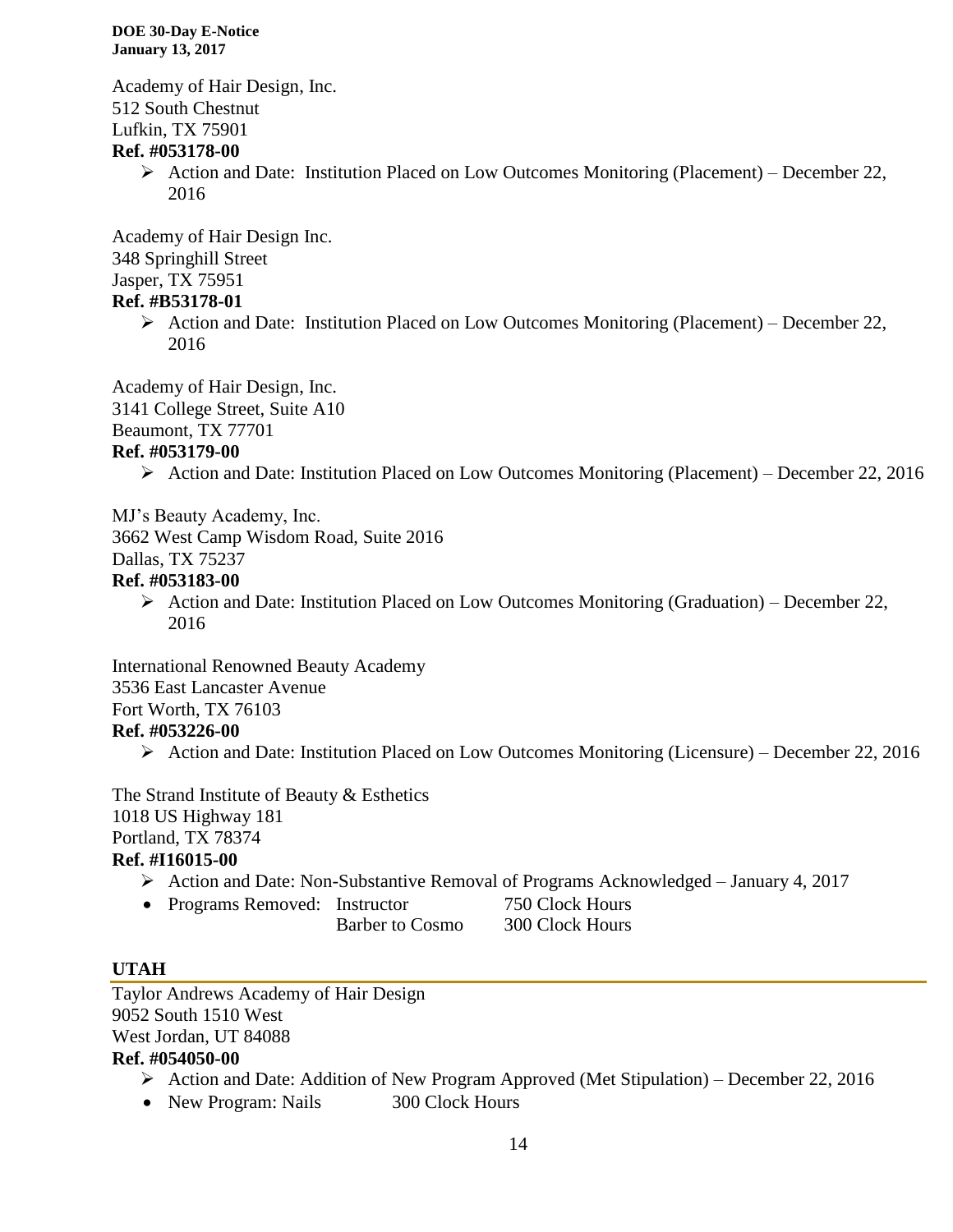Top Nails & Hair Beauty School, L.L.C. 1735 West 5400 South Taylorsville, UT 84118

## **Ref. #054058-00**

- Action and Date: Change of Program Name Acknowledged January 9, 2017
- Previous Program Name: Esthetics
- New Program Name: Basic Esthetics/Facialist

Taylor Andrews Academy – St. George 42 South River Road, Suite 2 St. George, UT 84790 **Ref. #054063-00**

 $\triangleright$  Action and Date: Institution Placed on Low Outcomes Monitoring (Placement) – December 22, 2016

Taylor Andrews Academy – St. George 42 South River Road, Suite 2 St. George, UT 84790 **Ref. #054063-00**

- $\triangleright$  Action and Date: Non-Substantive Test Market Exception Acknowledged January 4, 2017
- Test Market Exception: Basic Esthetics 600 Clock Hours

NIMA National Institute of Medical Aesthetics 10714 South River Front Parkway South Jordan, UT 84095

#### **Ref. #054066-00**

- Action and Date: Addition of New Program Approved (Met Stipulation) December 22, 2016
- New Program: Master Aesthetic Online Course 1200 Clock Hours
	- (300 Distance Education Hours)

## **VIRGINIA**

Regency Beauty Institute 11740 Sudley Manor Drive Manassas, VA 20109

## **Ref. #B33013-71**

- $\triangleright$  Action and Date: Teach Out Agreement Approved with a Stipulation January 5, 2017
- Institution Teaching Out Students Aveda Institute Washington D.C  $713$  7<sup>th</sup> Street N.W. Washington, DC 20001 Ref. #B28069-00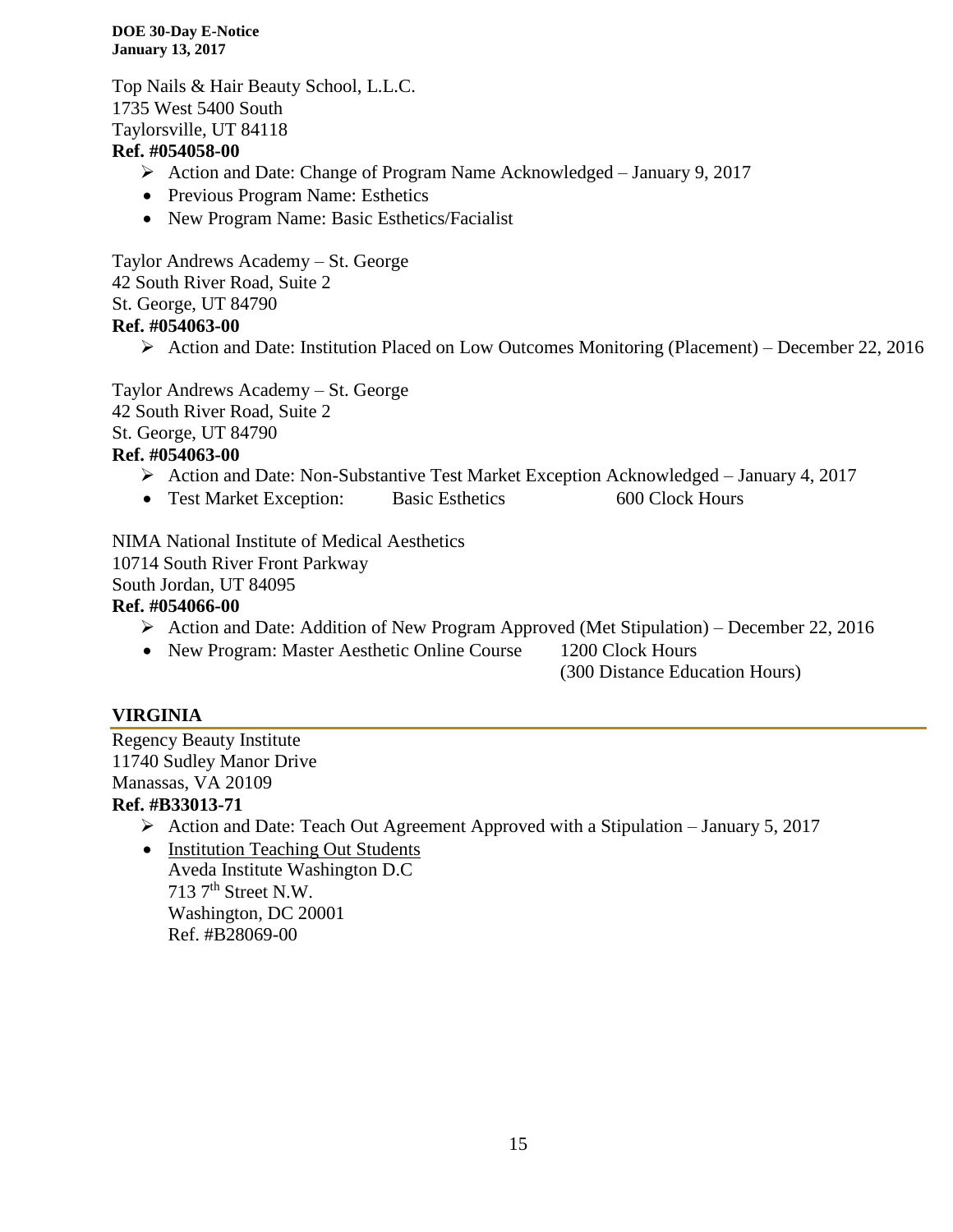Regency Beauty Institute 5002 Cross Road Roanoke, VA 24012

#### **Ref. #B33013-78**

- Action and Date: Teach Out Agreement Approved with a Stipulation January 5, 2017
- Institution Teaching Out Students Aveda Institute Washington D.C.  $713$  7<sup>th</sup> Street N.W. Washington, DC 20001 Ref. #B28069-06

Regency Beauty Institute 12365 Hornsby Lane, Suite C Newport News, VA 23609 **Ref. #B33013-80**

Action and Date: Teach Out Agreement Approved with a Stipulation – January 5, 2017

• Institution Teaching Out Students Aveda Institute Washington D.C.  $713$  7<sup>th</sup> Street N.W. Washington, DC 20001 Ref. #B28069-06

Luckes Beauty Academy

888 J. Clyde Morris Boulevard

Newport News, VA 23601

#### **Ref. #056062-00**

Action and Date: Institution Placed on Low Outcomes Monitoring (Graduation) – December 22, 2016

## **WASHINGTON DC**

Bennett Career Institute, Inc. 700 Monroe Street, N.E. Washington, DC 20017

#### **Ref. #018010-00**

 $\triangleright$  Action and Date: Institution Placed on Low Outcome Monitoring (Graduation) – December 22, 2016

#### **To The Following:**

#### **United States Department of Education**

Ms. Kathleen Hochhalter- Special Assistant-- Administrative Actions & Appeals Division

- **Ms. Susan Crim- Director-- Administrative Actions & Appeals Division**
- **Department of Education Accreditation Division- USDOE-- Washington, DC**
- Ms. Cathy Sheffield- Accreditation & State Liaison Office-- USDOE--- Washington, DC
- Ms. Rachael Shultz- Accreditation and State Liaison Office-- USDOE --- Washington, DC
- **Ms. Lauren Pope- Administrative Actions and Appeals Services Group-- Washington, DC**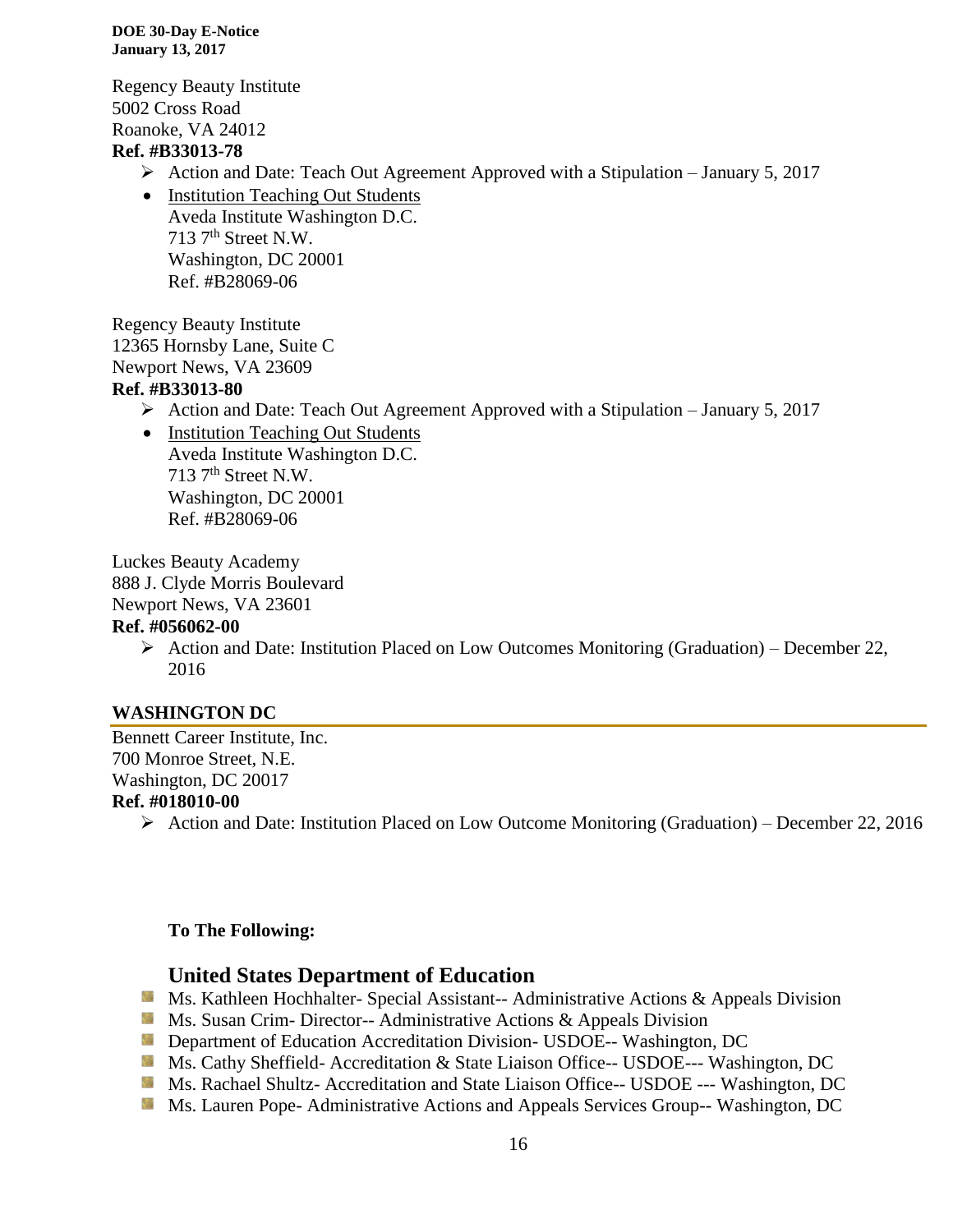- Ms. Patrice Fleming- Team Leader-- School Participation Team--- Boston/New York
- Ms. Betty Coughlin- Area Case Director-- School Participation Team--- Boston/New York
- **MS. Tracy Nave-Team Leader-- School Participation Team--- Boston/New York**
- **Mr.** Christopher Curry- Team Leader-- School Participation Team--- Boston/New York
- Ms. Martina Fernandez-Rosario- Acting Area Case Director-- School Participation---
- **San Francisco/Seattle**
- **Ms. Kerry O'Brien- Team Leader-- School Participation Team--- Denver**
- Mr. Michael Frola- Area Case Director-- School Participation Team--- Philadelphia
- **Ms. Nancy Paula Gifford- Area Case Director-- School Participation Team--- Philadelphia**
- Ms. Sherrie Bell- Compliance Manager—School Participation Team--- Philadelphia
- **Mr. Jesus Moya- Team Leader-- School Participation Team--- Dallas**
- **Ms. Kim Peeler- Team Leader-- School Participation Team--- Dallas**
- Ms. Cynthia Thornton- Area Case Director for Region 6-- School Participation Team--- Dallas
- **Mr.** Christopher Miller-Team Leader-- School Participation Team--- Atlanta
- **Ms. Vanessa Dillard Compliance Manager School Participation Team --- Atlanta**
- **Mr. Ralph Lobosco- Area Case Director-- School Participation Team--- Kansas City**
- **Mr. Douglas Parrott- Area Case Director-- School Participation Team--- Chicago/Denver**
- **Ms. Carolyn White- Team Director-- School Participation Team--- South Central**

#### **Accreditors**

- **Mr. Bill Larkin- Executive Director-- ACCET**
- **Mr. Michale McComis, Ed.D.- Executive Director-- ACCSC**
- **Mr. Roger Williams Interim President-- ACICS**
- **Dr.** Gary Puckett- Executive Director-- COE

## **State Authorities**

- Mr. Bob McKee- AL State Board of Cosmetology-- Montgomery, AL
- Ms. Theresa Bunch- AZ State Board of Cosmetology-- Tempe, AZ
- **Ms. Kelli Kersey- AR Department of Health (Section Chief, Cosmetology)**-- Little Rock, AR
- Mr. Charles Kirkpatrick- AR State Board of Barber Examiners-- Little Rock, AR
- Ms. Kristy Underwood- CA Board of Barbering & Cosmetology-- Sacramento, CA
- **Ms.** Christine Jones- CA Board of Barbering & Cosmetology-- Sacramento, CA
- **Ms. Leeza Rifredi** Licensing Manager BPPE--CA
- Ms. Joanne Wenzel Bureau Chief BPPE—CA
- $M_s$  Ms. Yvette Johnson Enforcement Chief BPPE CA
- **Ms. Pamela Goens- CO Office of Barber & Cosmetology Licensure-- Denver, CO**
- **Mr. Douglas Parrott- Area Case Director-- School Participation Team—Denver, CO**
- **Ms. Janet Brancifort- CT Examining Board for Barbers, Hairdressers, & Cosmeticians-- Hartford,** CT
- Ms. Judy Letterman- DE Board of Cosmetology & Barbering-- Dover, DE
- Mr. Clifford Cooks- DC Department of Consumer & Regulatory Affairs-- Washington, DC
- Ms. Robyn Barineau- FL State Board of Cosmetology & Barbers Board-- Tallahassee, FL
- **Mr. Josh Waters- GA State Board of Cosmetology & GA Board of Barbers-- Macon, GA**
- Ms. Margaret Guerrero- Guam Board of Barbering & Cosmetology-- Mangilao, Guam
- Ms. Laureen Kai- HI Barbering & Cosmetology Department-- Honolulu, HI
- Ms. Tana Cory- ID Bureau of Occupational Licenses-- Boise, ID
- Ms. Valerie Fenske Idaho State Board of Education ID
- Ms. Keri Ginger- IL Department of Financial & Professional Regulation-- Springfield, IL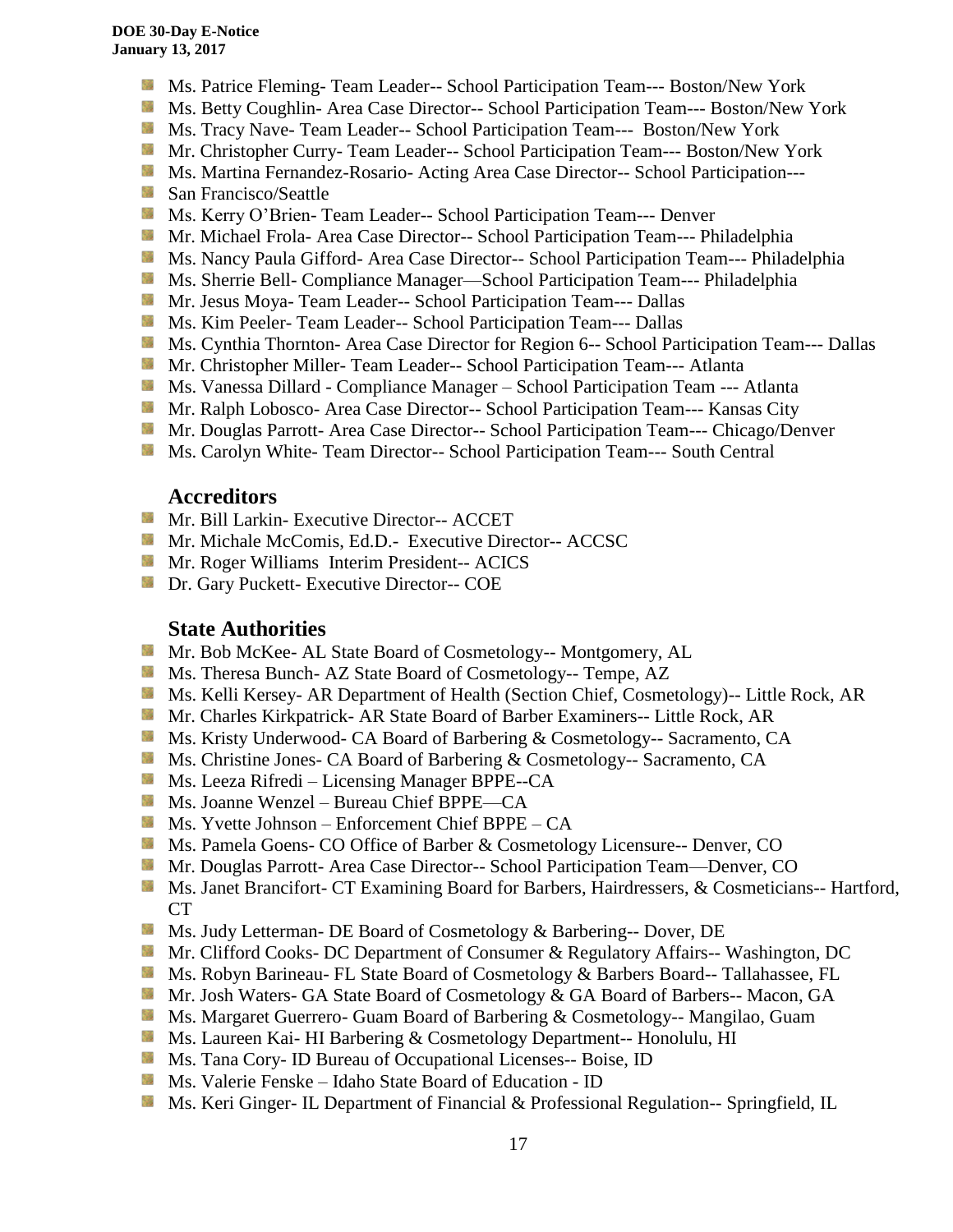- **MS.** Tracy Hicks- IN Professional Licensing Agency-- Indianapolis, IN
- Ms. Venus Vendoures Walsh Iowa Board of Cosmetology Arts & Sciences—Des Moines, IA
- **Ms.** Chiquita C. Coggs- KS State Board of Cosmetology-- Topeka, KS
- Mr. H.R. Vacek- KS State Barber Board-- Topeka, KS
- **Mr.** Charles Lykins- KY Board of Hairdressers & Cosmetologists-- Frankfort, KY
- **Mr. Steven Young- LA State Board of Cosmetology-- Baton Rouge, LA**
- **Ms. Latrice Matthews- LA Board of Barber Examiners-- Baton Rouge, LA**
- Ms. Geraldine Betts- ME Office of Professional & Occupational Regulation-- Augusta, ME
- Ms. Kristina Morin ME Office of Professional & Occupational Regulation—Augusta, ME
- **Mr. Robert Wood- MD State Board of Cosmetologists-- Baltimore, MD**
- **Maryland State Board of Barbers- Baltimore, MD**
- **Sandra Velasquez- MA Board of Cosmetology-- Boston, MA**
- Ms. Mary Jayne Fay, Ed.D.- MA Department of Education-- Malden, MA
- **MS.** Gina Stauss- MN Board of Cosmetologist Examiners-- Minneapolis, MN
- **Minnesota Board of Cosmetologists Examiners –Minneapolis, MN**
- **Ms.** Cynthia Johnson- MS State Board of Cosmetology--Jackson, MS
- **Ms.** Emily Carroll- MO State Board of Cosmetology-- Jefferson City, MO
- Mr. Dennis Clark- MT Board of Barbers & Cosmetologists-- Helena, MT
- **Ms. Kris Chiles- NE State Board of Cosmetology Examiners-- Lincoln, NE**
- Nebraska Board of Barber Examiners- Lincoln, NE
- **Ms. Nadine Griego- NV State Board of Cosmetology-- Las Vegas, NV**
- Mr. Gary Landry NV State Board of Cosmetology Las Vegas, NV
- **Mr.** Adam Higginbotham NV State Board of Cosmetology Las Vegas, NV
- **Nevada State Board of Massage Therapy- Las Vegas, NV**
- Ms. Kathryn Wantuck- NH State Board of Barbering, Cosmetology, and Esthetics-- Concord, NH
- **Mr. Jay Malanga- NJ Board of Cosmetology & Hairstyling-- Newark, NJ**
- **MS.** Antoinette Griego- NM State Board of Barbers & Cosmetologists-- Santa Fe, NM
- **Ms. Kathleen McCoy- NY Department of State-Division of Licensing Services-- Albany, NY**
- **Ms. Ruth Singer- NY State Education Department-Bureau of Proprietary School Supervision--**Albany, NY
- **Ms. Lynda Elliott- NC State Board of Cosmetic Art Examiners- Raleigh, NC**
- Mr. Wayne Mixon North Carolina Board of Barber Examiners- Raleigh, NC
- **Ms. Sue Meier- ND State Board of Cosmetology-- Bismarck, ND**
- Ms. Tona Stevenson- North Dakota State Board of Barber Examiners-- Dickenson, ND
- Mr. Ed Highley Ohio State Barber Board OH
- Ms. Lori Pearson Ohio State Board of Cosmetology-- Grove City, OH
- **Ms. Sherry Lewelling- OK Board of Cosmetology-- Oklahoma City, OK**
- **Ms. Samantha Patnode- OR Health Licensing Agency-- Salem, OR**
- **Mr. Juan Baez-Arevalo** Director of Private Post Secondary Education Oregon Higher Education Coordinating Commission- OR
- **MS.** Helen Dunford Higher Education Coordinating Commission OR
- Ms. Kelly Diller- PA State Board of Cosmetology-- Harrisburg, PA
- Mr. Juan Bigio Ramos, Ph.D.- PR General Council of Education-- San Juan, PR
- **Ms. Maureen Slowik Board Administrator-RI State Board of Barbering & Hairdressing--**Providence, RI
- Ms. Deanna Velletri Rhode Island Office of the Postsecondary Commissioner -- Warwick, RI
- **Ms.** Theresa Richardson- SC Board of Barber Examiners-- Columbia, SC
- **Ms. Kathryn Boyd- SD Cosmetology Commission-- Pierre, SD**
- Ms. Roxana Gumucio- TN Board of Cosmetology-- Nashville, TN